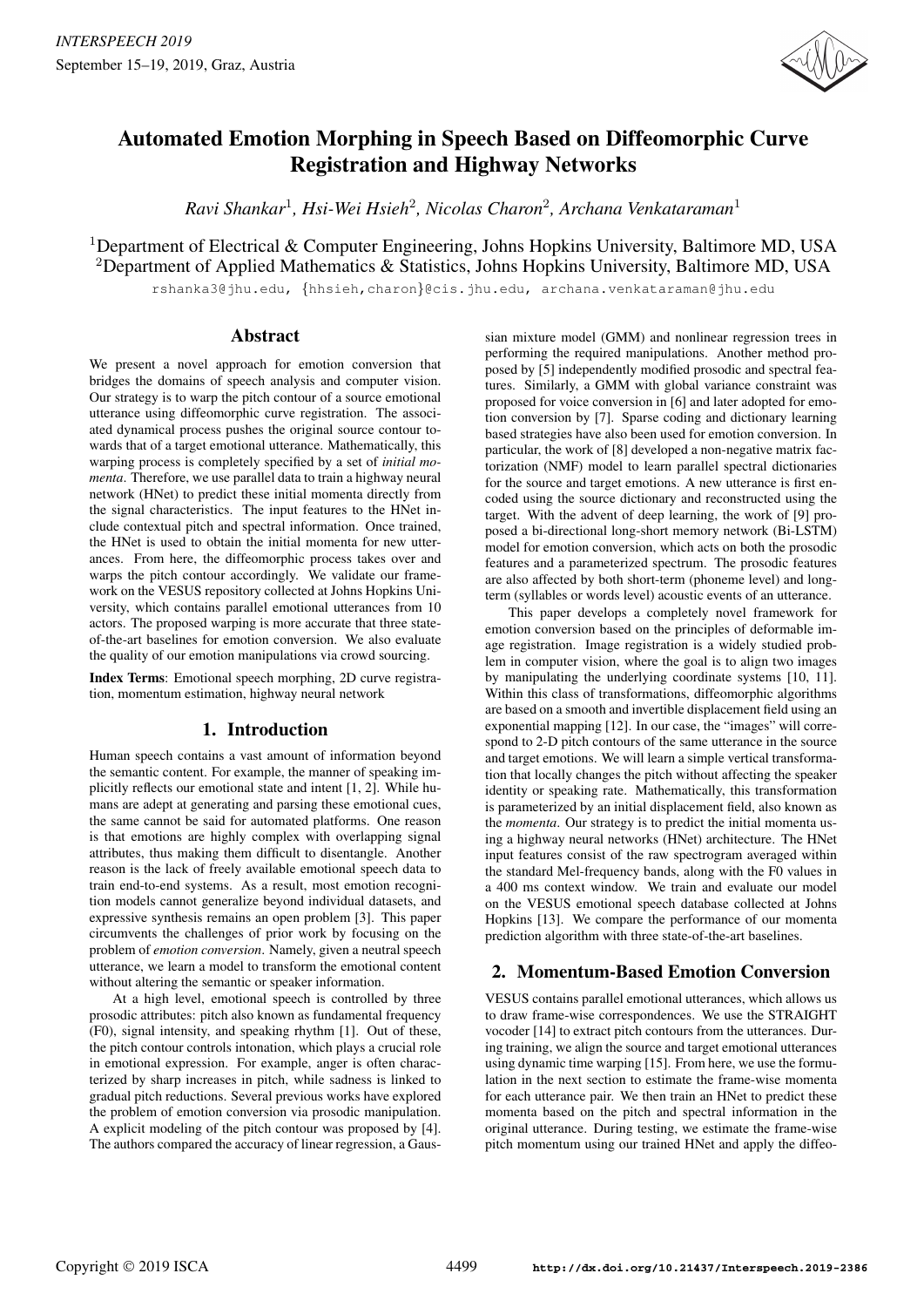

Figure 1: *Illustration of 2-D diffeomorphic registration for emotion conversion. Left: source (neutral) and target (emotional) pitch contours from parallel utterances. Middle: intermediate output as source moves towards target. Right: final curve alignment.*

morphic transformation to obtain the new pitch contour. We resynthesize the modified utterance again using STRAIGHT.

#### 2.1. Diffeomorphic Registration for 2-D Curves

Our goal in this work is to learn a *transformation* on pitch contours that alters the perceived emotional content of the reconstructed utterance. We adopt the Large Deformation Diffeomorphic Metric Mapping (LDDMM) framework [16, 17], which provides global convergence and optimality guarantees. At a high level, LDDMM is based on an underlying vector field that acts on the source contour. This vector field is parameterized by an exponential map, which provides a smooth transition. For simplicity, we assume that the signals have been aligned using dynamic time warping (DTW). In this case, the vector field acts only in the vertical direction to locally change the pitch values. Fig. 1 illustrates this warping process on two pitch contours.

Mathematically, let  $\mathbf{p}_t$  and  $\hat{\mathbf{p}}_t$  be the source and target pitch contours, respectively. The time index t corresponds to the discrete sampling of the contours from  $\mathbf{t} = 0, \ldots, T$ . Our approach is related to the landmark LDDMM setting of [18, 19, 20] with a vertical constraint on the vector field. In particular, let  $\mathbf{v}_t(\mathbf{x}; s)$  be a non-stationary and finite norm vector field across time t and pitch values x. These vector fields generate the dynamical deformations with respect to the second evolution argument s. Namely, for a fixed point in time t, we can consider the continuous flow  $\mathbf{x} \mapsto \varphi_{\mathbf{t}}^{\mathbf{v}}(\mathbf{x}; s)$  of the vector field for  $s \in [0,1]$  defined by  $\varphi_t^{\mathbf{v}}(\mathbf{x};0) = \mathbf{p_t}$  and the ordinary differential equation (ODE)  $\partial_s \varphi_t^{\mathbf{v}}(\mathbf{x};s) = \mathbf{v}_t(\varphi_t^{\mathbf{v}}(\mathbf{x};s);s)$ . Here, the initial condition specifies that we begin the evolution process from the source pitch contour. The ODE specifies that the displacement at every new pitch value is given by the vector field  $\mathbf{v}_t(\mathbf{x}; s)$ . The evolution process terminates at  $s = 1$ .

We now formulate the registration problem between the source pitch contour  $p_t$  and the target pitch contour  $\hat{p}_t$  through the following optimal control problem:

$$
\min_{\mathbf{v}\in\mathcal{V}}\frac{1}{2}\int_0^1 \|\mathbf{v_t}(\cdot; s)\|_{V}^2 ds + \lambda \sum_{t=1}^T (\varphi_{\mathbf{t}}^{\mathbf{v}}(\mathbf{p_t}; 1) - \hat{\mathbf{p}}_{\mathbf{t}})^2 \quad (1)
$$

The first term of Eq. (1) is a smoothness constraint on the underlying vector field. The Hilbert norm  $|| \cdot ||_V$  is implicitly defined through a 2-D exponential kernel that operates across time and pitch. The second term of Eq. (1) is the data matching term, which enforces that the warped source contour should be close to the target contour. Notice that the parameter  $\lambda$  controls the trade-off between smoothness and registration fidelity.

The Pontryagin maximum principle of optimal control [20] allows us to derive necessary conditions for the solution to Eq. (1). In this case, the theory shows that there exist variables  $m_t^s$  for  $s \in [0,1]$  that we call *momenta*. These momenta behave like hidden state variables in the continuous-time Kalman filter framework. The "observed" variables in this analogy are the pitch values of the warped contour. The Hamiltonian dynamics associated with the state/observer model allow us to reformulate Eq. (1) as a minimization over initial momenta  $m_t^0$ .

Formally, let  $\mathbf{z}_t(s) = [\mathbf{t} \quad \varphi_{\mathbf{t}}^{\mathbf{v}}(\mathbf{p_t}; s)]^{\mathrm{T}}$  be a twodimensional vector of the time and deformed pitch value, and let  $\gamma_{ij}(s)$  be the kernel evaluated at the pair of vectors  $z_i(s)$  and  $z_j(s)$ . The quadratic objective for the collection of initial momenta can be written as follows:

$$
\mathcal{J}(\mathbf{m}^0) = \frac{1}{2} \sum_{i,j=1}^T \gamma_{ij}(0) \mathbf{m}_i^0 \mathbf{m}_j^0 + \lambda \sum_{t=1}^T (\varphi_{\mathbf{t}}^{\mathbf{v}}(\mathbf{p}_{\mathbf{t}}; 1) - \hat{\mathbf{p}}_{\mathbf{t}})^2
$$
\n(2)

subject to Hamiltonian equations. A standard approach to solve such a problem numerically is given by *shooting algorithms* [21]. We essentially apply a quasi-Newton descent method on  $\mathcal{J}$ , where the gradient w.r.t m<sup>0</sup> of the second term in Eq. (2) is computed via the adjoint Hamiltonian equations.

Our strategy is to use Eq. (2) to solve directly for the initial momenta in the training dataset, where we have access to parallel emotional utterances. We will then train a neural network to predict these momenta directly from the signal characteristics. This neural network will be applied to the testing utterances to predict the (unknown) initial momenta. The contour registration process is completely specified once we have these values.

#### 2.2. Input Features for Momentum Prediction

As described above, our model predicts the initial displacement (i.e., momenta) to transform a source utterance to the target emotion. We use two classes of features to predict the framewise momentum: a compressed form of the raw spectrum and the original pitch contour with a 200 ms context on both sides of the frame. Our rationale for using a long contextual window for pitch is to account for both local and global properties. Since pitch is affected by both segmental (phonetic level) and suprasegmental (syllable or word level) characteristics, a context of 360 ms ensures that the pitch information is provided over on average two syllables. All input features are extracted using a frame period of 5 ms and a 5 ms window stride.

To reduce the input dimensionality, we compress the raw spectral envelope using the normalized Mel frequency. Specifi-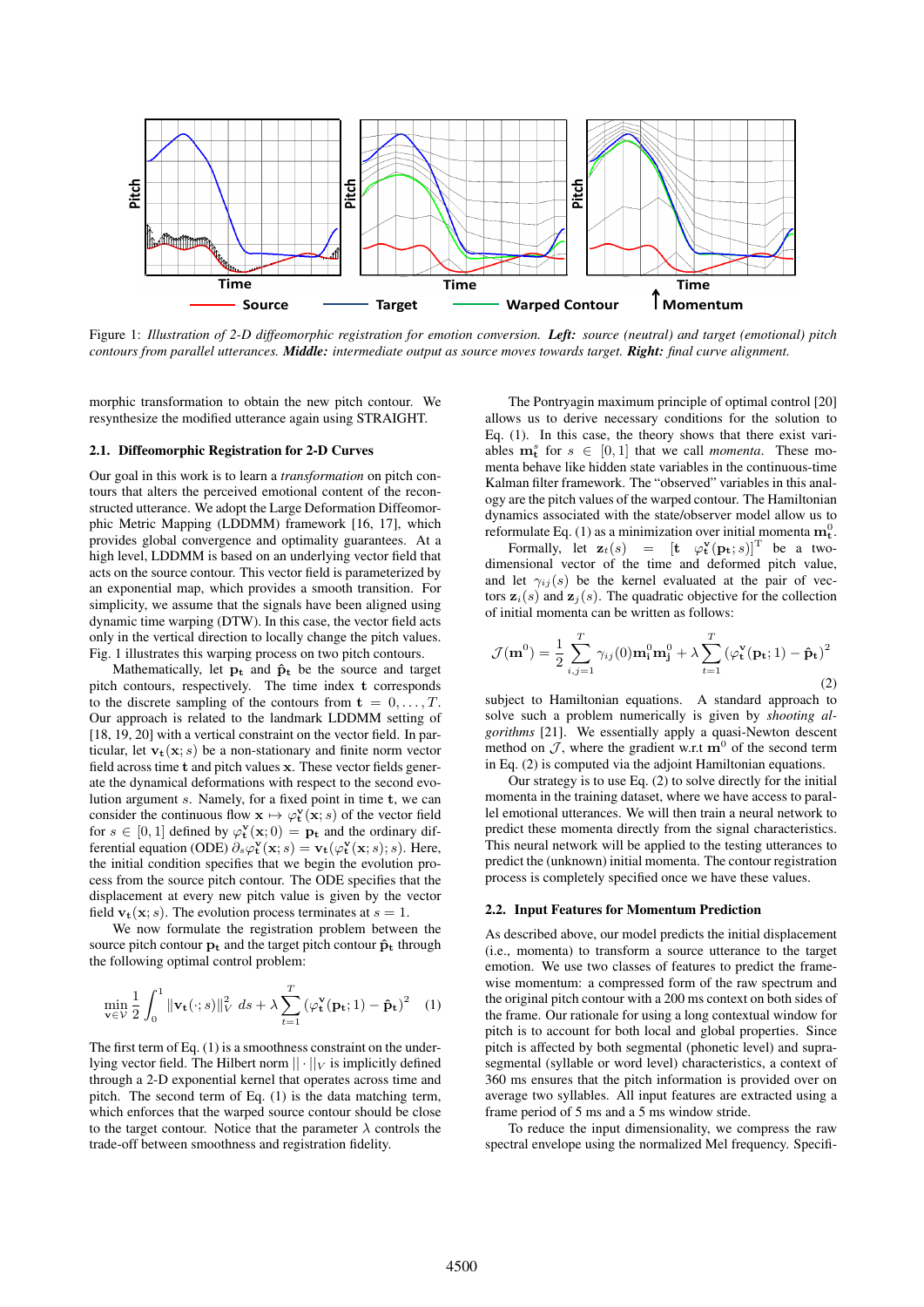

Figure 2: *HNet architecture for initial momentum prediction.*

cally, we first compute a 1,024 point FFT for each time frame, which results in a 513 dimensional magnitude spectrum  $F_t \in$  $\mathbb{R}^{513\times1}$  (frequency range 0 to  $\pi$ ). We use the normalized Mel filterbank matrix to obtain a 128-dimensional input representation  $\hat{S}_t \in \mathbb{R}^{128 \times 1}$ . The filterbank matrix preserves the shape of the spectrum while preserving the acoustic information present in the frame. Our compression scheme is highly effective in accelerating the training times for our deep neural networks. Empirically, we find that further compression beyond 128 dimensions leads to undesirable distortions in the spectral envelope.

#### 2.3. Highway Neural Network Architecture

We employ an artificial neural net with skip connections between the input and hidden layers. This architecture is known as a highway network (HNet). Our model contains one input layer, three hidden layers, and one output layer, as illustrated in Fig. 2. The input spectral features  $\hat{\mathbf{s}}_t$  are normalized to mean 0 and unit variance while the pitch contours  $p_t$  are fed in without any normalization. The output of neural network, i.e., the initial momentum  $m_t$ , is given by the following expression:

$$
\mathbf{m}_{\mathbf{t}} = \phi[W_{34} \times \phi[W_{23} \times (\phi[W_{12} \times \{\mathbf{\hat{s}}_{\mathbf{t}}, \mathbf{p}_{\mathbf{t}}\} + b_1] \times (\phi[W_{01} \times \{\mathbf{\hat{s}}_{\mathbf{t}}, \mathbf{p}_{\mathbf{t}}\} + b_1] \quad \text{(3)}
$$

The variables  $W_{ij}$  in Eq. (3) denote the weights going from layer *i* to layer *j*, and  $\phi$  is the ReLU non-linearity [22] applied at each hidden layer and the output. The variable  $b_i$  is the bias related to the layer i. The term  $\bar{\mathbf{Is}}_t$  denotes the skip connections concatenated to the second and third hidden layer output, respectively. The variable  $I$  is the identity matrix showing there is no transformation of the features being carried out in skip connections. Variable  $m_t$  is the momentum predicted for the input source frame  $t$ . We use a dropout [23] rate of  $0.3$  and batch normalization [24] after every hidden layer and before the skip connections with identity. We use the Adam optimizer [25] with a fixed learning rate of 0.01 and mini-batch sizes of 500.

#### 2.4. Reconstruction

The predicted momenta are used to transform the entire source pitch contour. The aperiodicity and spectrogram components are copied directly from the source speech. We reconstruct the modified utterance using STRAIGHT by replacing the source pitch contour with the transformed version.

## 3. Experimental Setup

We performed both an objective and subjective evaluation of our momentum prediction framework. The results are compared to three state-of-the-art emotion conversion baseline algorithms.

#### 3.1. Emotional Speech Dataset and Evaluation

Our training and evaluation relies on the VESUS emotional dataset collected at Johns Hopkins University [13]. VESUS contains parallel emotional utterances spoken by a mix of amateur and professional actors. The database has 2500 utterances for each of five emotional classes: happiness, anger, sadness, fear and neutral. The dataset also contains perception ratings for each utterance provided by 10 raters on Mechanical Turk.

In this work, we consider three emotion conversion models: neutral to angry, neutral to sad, and neutral to happy. These conversions span both high- and low-arousal emotions to test the limits of our diffeomorphic registration approach. We also sub-select the VESUS utterances based on  $\geq 50\%$  agreement between raters. The total numbers in our experiment are:

- Neutral to Angry: 1534 utterances for training, 72 for validation, and 100 for testing.
- Neutral to Happy: 790 utterances for training, 43 for validation, and 43 for testing.
- Neutral to Sad: 1449 utterances for training, 63 for validation, and 70 for testing.

Our objective evaluation includes the mean absolute error and the Pearsons correlation coefficient measure between the predicted pitch values and their corresponding ground truth counterparts. For subjective evaluation, we ask human raters on AMT (Amazon Mechanical Turk) to score each of the converted test sample for perceived emotion. The survey plays two audio files for the raters to listen. One of them is the baseline neutral speech and the other one is the speech converted into one of the target emotions. The order of neutral and emotional speech is randomized in each trial to weed out any non-diligent raters. After they are done listening, we ask them to independently classify the emotion in both audio files. A bias correction using source (neutral) speech is important in our evalution because emotion perception is highly dependent on knowledge about the speaker articulation or manner of speaking.

#### 3.2. Baseline methods

We compare the momentum prediction model against three state-of-the-art baseline methods for emotion conversion. The first baseline fits a Gaussian mixture model (GMM) to the joint distribution of the source and target STRAIGHT cepstrum features and fundamental frequency [7]. We use the global variance constraint proposed by [6] to improve the GMM accuracy.

The second baseline relies on the dictionary learning and sparse Non-Negative Matrix Factorization (NMF) method developed in [8]. Here, two parallel dictionaries of STRAIGHT spectrum are constructed from the training dataset by using an active Newton set based method. NMF estimates the sparse coding of the input spectral features over the source dictionary. This sparse coding is then used to construct the converted spectrum and fundamental frequency using the target dictionary.

The third baseline is the Bi-LSTM model developed in [26]. As outlined in the original publication, we pre-train the Bi-LSTM on the CMU-ARCTIC voice conversion corpus [27] and fine-tune it for emotion conversion on the VESUS database. This method simultaneously converts both spectral and prosody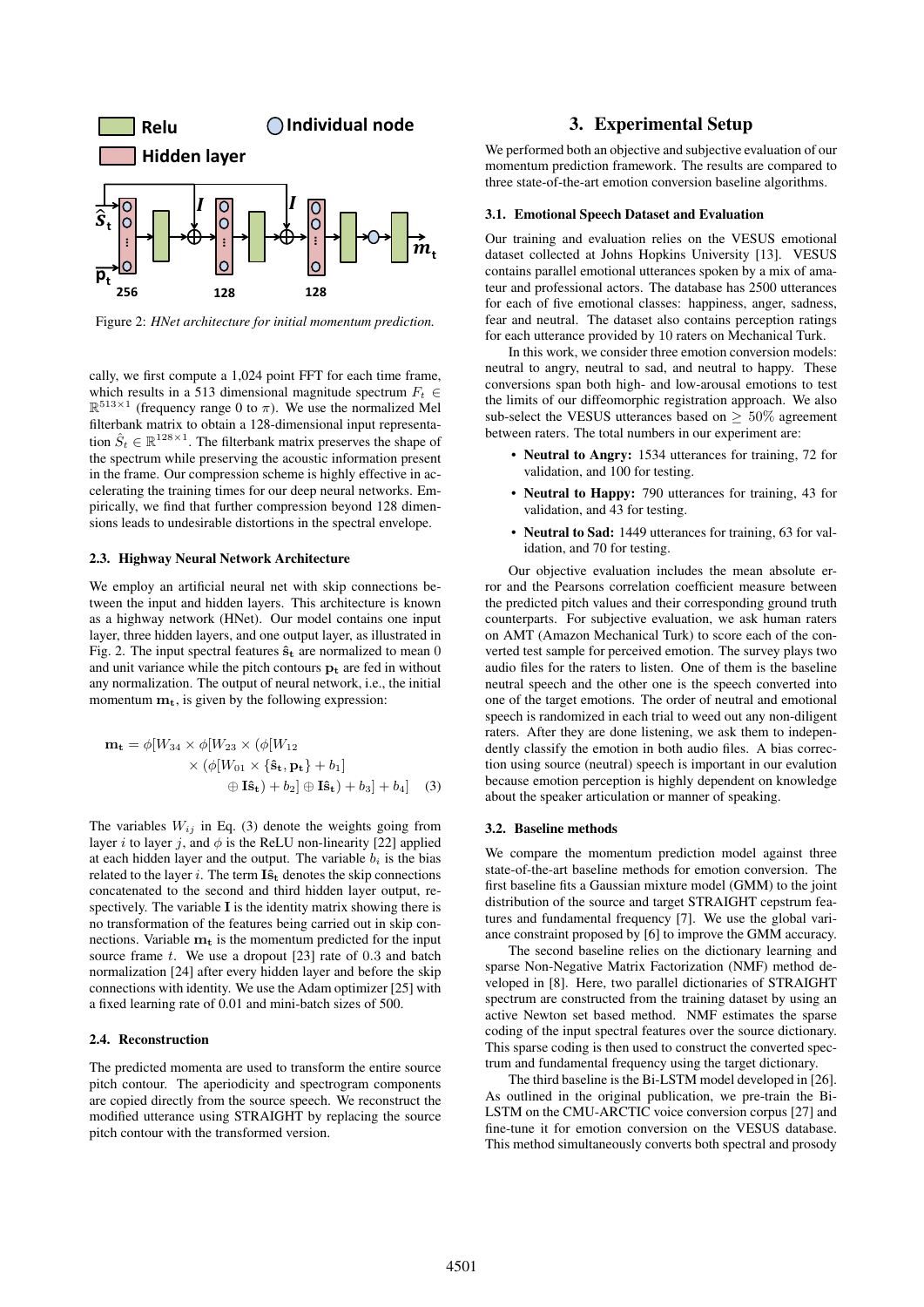| Algorithm               | MAE(F0)        | Corr(F0) |
|-------------------------|----------------|----------|
| <b>Neutral-to-Angry</b> |                |          |
| <b>GMM</b>              | 44.3           | 0.54     |
| <b>NMF</b>              | 94.2           | 0.22     |
| <b>Bi-LSTM</b>          | 57.4           | 0.34     |
| Proposed                | 40.5           | 0.61     |
| <b>Neutral-to-Happy</b> |                |          |
| <b>GMM</b>              | 53.8           | 0.51     |
| <b>NMF</b>              | 106.7          | 0.25     |
| <b>Bi-LSTM</b>          | 67.6           | 0.48     |
| Proposed                | 49.8           | 0.54     |
|                         | Neutral-to-Sad |          |
| <b>GMM</b>              | 29.1           | 0.8      |
| <b>NMF</b>              | 65.3           | 0.4      |
| <b>Bi-LSTM</b>          | 29.6           | 0.78     |
| Proposed                | 27.7           | 0.74     |

Table 1: *MAE and Pearson's Correlation measures for pitch across target emotions using multi-speaker model.*

(pitch, energy) features between source and target emotion. The prosody features are parameterized by a continuous wavelet transform [28]. The intention behind such parameterization is to consider both short-term and long-term pitch and energy trajectories by using ten different wavelet scales.

# 4. Experimental Results

Table 1 summarizes the objective results obtained for baseline and proposed methods. Our algorithm is uniformly better at approximating the target pitch contour in absolute error sense. The results demonstrate that our parameterization of pitch deformation by intial momentum does work effectively.

The GMM based prosody and spectrum conversion comes a close second, beating both NMF and Bi-LSTM based models. The reason for this can be attributed to the simplicity of GMM which allows it to learn the parameters i.e., mean and covariances in high dimensional space. However, the speech reconstructed by GMM is poor because of the averaging effect that mixture models have. It fails to conditionally sample from the tails of joint distribution and hence the predicted pitch wiggles about the mean of the training data. NMF does a poor job in prediction of prosody because of the lack of any global constraint while estimating sparse coding. The cepstral features are not a unique representation of an acoustic unit and there exist a many-to-one mapping. This further results in discontinuities in the converted spectrum going from one frame to the next. In the end, the reconstructed speech is very distorted and sometimes completely unitelligible. Bi-LSTM does worse compared to our method of pitch approximation because of its over parameterization. The multi-scale wavelet transform used for encoding the prosodic features leads to a very rough estimate of the predicted pitch and energy contour. Furthermore, the underlying assumption about the existence of local minima for emotion conversion being close to the voice conversion optima is not always true.

In contrast, our proposed model predicts only one value which is the initial momentum parameter. Besides, we design



Figure 3: *Comparison of emotion classification accuracy.*

our HNet to appropriately learn this regression function by minimizing the  $l_1$  penalty which, unlike  $l_2$  loss allows the model to evenly focus on the less extreme parts of the target distribution.

Our subjective evaluations are based on five crowd-sourced ratings for each converted speech via AMT. A majority voting decides the final emotion label of the converted utterances. We found the reconstructed speech from the GMM and NMF models are be highly distorted and unintelligible. Therefore, we only obtain crowd-sourced ratings for our HNet and the Bi-LSTM model. To get a uniform comparison between the proposed method and Bi-LSTM based conversion, we crowdsource the ratings for exact same utterances spoken by same speakers. Fig.3 shows the emotion classification accuracy on the testing utterances. Compared to the baseline model, our proposed model has higher classification accuracy across all three emotions. Further, the classification for neutral-to-angry is the best followed by neutral-to-happy and then neutral-to-sad. Comparatively, the high arousal emotions like angry or happy are easier to discern than low arousal emotions like sad. This effect is evident in the Fig.3 as the difference in classification accuracy is lowest for neutral-to-sad conversion. Our method, unlike the Bi-LSTM model, only modifies the pitch and still does remarkably better on the listening tasks. This proves that the proposed method is very robust for carrying out emotion morphing. Another point to be noted is that, since we only modify the pitch and not the spectral envelope, the speaker information is retained and the converted speech is distortionless.

### 5. Conclusion

We proposed a method for emotion conversion based on estimating a curve warping function for pitch contours. The warping was based on a diffeomorphic registration technique that generates a sequence of smooth and invertible time-varying vector fields in an iterative fashion. We trained a highway network to predict the deformation parameter, also called as the initial momentum, for every point on a given pitch contour. The warped curve was used to reconstruct speech for three target emotions. Our experiments showed that the speech generated by modified pitch contours were perceived more emotional than speech generated by the baseline algorithm. Furthermore, our proposed model retained the speaker characteristics and the quality of speech by not changing the spectral envelope of the source audio. As a future direction, we plan to modify both pitch and speaking rate (duration) to exercise a control over the strength of target emotion in converted speech.

Acknowledgements: We thank Jacob Sager for his help with the crowd sourcing experiments.